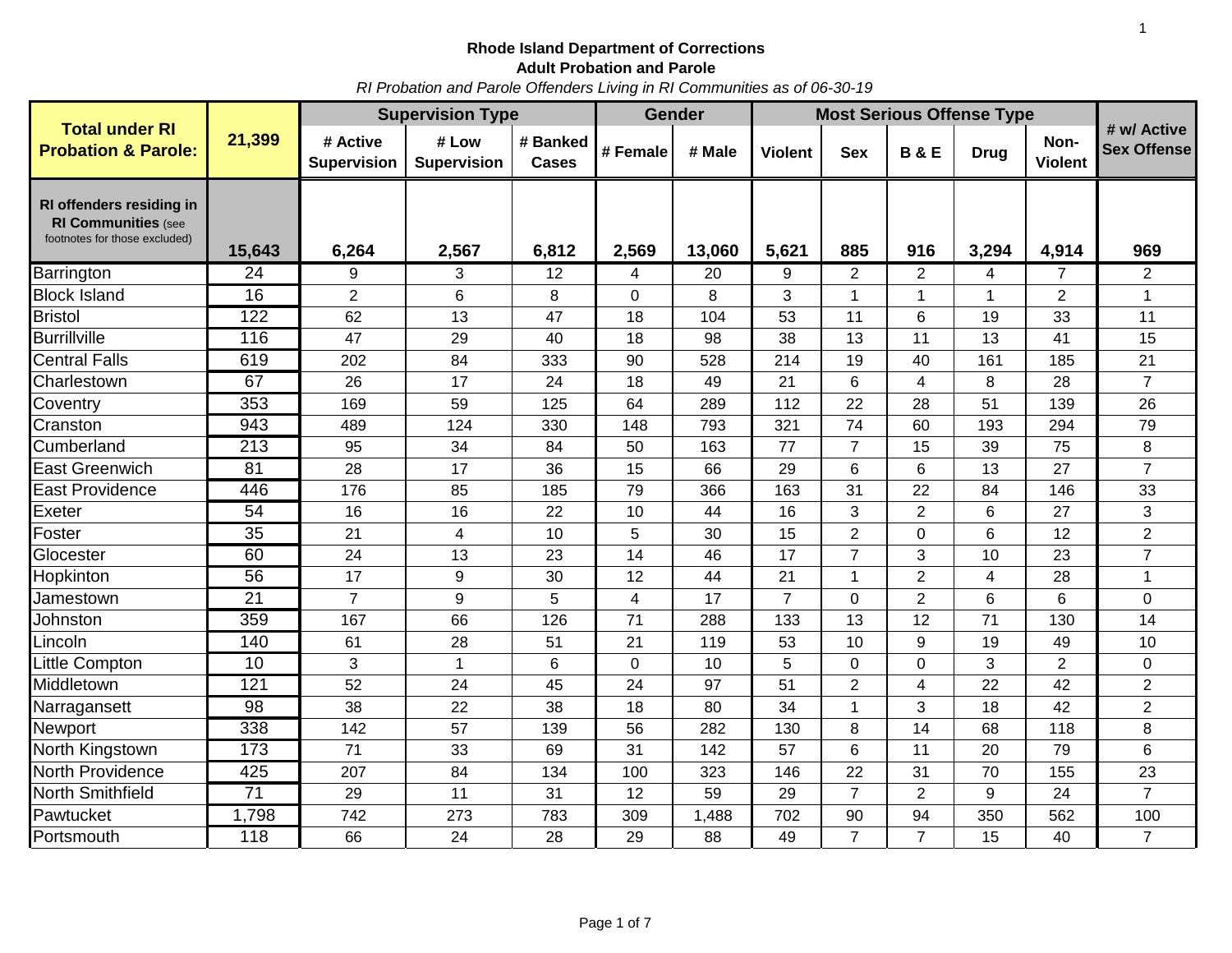*RI Probation and Parole Offenders Living in RI Communities as of 06-30-19*

|                                                                                         | 21,399 | <b>Supervision Type</b>        |                             |                   |          | <b>Gender</b> | <b>Most Serious Offense Type</b> |            |                |             |                        |                                   |
|-----------------------------------------------------------------------------------------|--------|--------------------------------|-----------------------------|-------------------|----------|---------------|----------------------------------|------------|----------------|-------------|------------------------|-----------------------------------|
| <b>Total under RI</b><br><b>Probation &amp; Parole:</b>                                 |        | # Active<br><b>Supervision</b> | # Low<br><b>Supervision</b> | # Banked<br>Cases | # Female | # Male        | <b>Violent</b>                   | <b>Sex</b> | <b>B&amp;E</b> | <b>Drug</b> | Non-<br><b>Violent</b> | # w/ Active<br><b>Sex Offense</b> |
| RI offenders residing in<br><b>RI Communities (see</b><br>footnotes for those excluded) | 15,643 | 6,264                          | 2,567                       | 6,812             | 2,569    | 13,060        | 5,621                            | 885        | 916            | 3,294       | 4,914                  | 969                               |
| Providence                                                                              | 4,979  | 1,685                          | 723                         | 2,571             | 715      | 4,261         | 1,725                            | 231        | 291            | 1,401       | 1,330                  | 260                               |
| 02905                                                                                   | 594    | 188                            | 100                         | 306               | 67       | 527           | 195                              | 33         | 38             | 192         | 135                    | 39                                |
| 02907                                                                                   | 1,141  | 367                            | 139                         | 635               | 149      | 992           | 378                              | 73         | 59             | 346         | 285                    | 79                                |
| 02908                                                                                   | 1,018  | 404                            | 135                         | 479               | 178      | 840           | 376                              | 41         | 46             | 262         | 293                    | 50                                |
| 02909                                                                                   | 1,185  | 382                            | 201                         | 602               | 168      | 1,014         | 402                              | 57         | 73             | 329         | 324                    | 62                                |
| Other                                                                                   | 923    | 311                            | 129                         | 483               | 145      | 778           | 327                              | 26         | 66             | 240         | 264                    | 28                                |
| Missing                                                                                 | 101    | 33                             | 17                          | 51                | 5        | 96            | 41                               |            | 9              | 28          | 22                     | $\overline{c}$                    |
| Richmond                                                                                | 40     | 23                             | 5                           | 12                | 15       | 25            | 16                               | 4          | $\overline{2}$ | 4           | 14                     | 5                                 |
| Scituate                                                                                | 72     | 37                             | 15                          | 20                | 12       | 60            | 27                               | 10         | 4              | 11          | 20                     | 10                                |
| Smithfield                                                                              | 108    | 44                             | 27                          | 37                | 21       | 86            | 41                               | 8          | 8              | 23          | 28                     | 9                                 |
| South Kingstown                                                                         | 197    | 80                             | 48                          | 69                | 12       | 165           | 63                               | 9          | 18             | 29          | 78                     | 12                                |
| Tiverton                                                                                | 119    | 47                             | 22                          | 50                | 24       | 95            | 39                               |            | 15             | 20          | 44                     | $\overline{2}$                    |
| Warren                                                                                  | 124    | 62                             | 16                          | 46                | 27       | 97            | 40                               | 5          | $\overline{7}$ | 13          | 59                     | 5                                 |
| Warwick                                                                                 | 854    | 327                            | 160                         | 367               | 136      | 716           | 305                              | 55         | 61             | 123         | 310                    | 59                                |
| <b>West Greenwich</b>                                                                   | 55     | 26                             | $\overline{7}$              | 22                | 6        | 49            | 21                               | 6          | 1              | 6           | 21                     | 6                                 |
| <b>West Warwick</b>                                                                     | 636    | 290                            | 118                         | 228               | 112      | 554           | 231                              | 72         | 30             | 77          | 226                    | 73                                |
| Westerly                                                                                | 274    | 118                            | 51                          | 105               | 48       | 226           | 105                              | 12         | 15             | 53          | 89                     | 14                                |
| Woonsocket                                                                              | ,308   | 557                            | 230                         | 521               | 221      | 1,085         | 503                              | 101        | 73             | 251         | 379                    | 112                               |

*Total RI Offenders residing in RI Communities does not include the following populations:* 

*1,316 Probation Hold Cases*

*1 offenders under the age of 18 under active supervision*

*347 deported cases* 

*898 Interstate cases (RI offenders supervised by another State; includes caseloads that are pending Interstate)* 

**542 Out of State Offenders (non-RI offenders) supervised in RI** 

*1,928 RI offenders assigned to a Rhode Island caseload but living Out of State*

*513 RI offenders missing data on their residential jurisdiction*

*13 offenders paroled to Immigration or another jurisdiction*

*54 with 'other' addresses (ACI, No Permanent Address etc.)*

*\*Data for zip codes in the city of Providence represent a breakout of the Providence totals.*

*\*Gender and Offense Type categories may not add to total due to missing data in the P&P Tracking System.*

*\*Offense Type was determined by the most serious active charge for which the offender was under supervision.*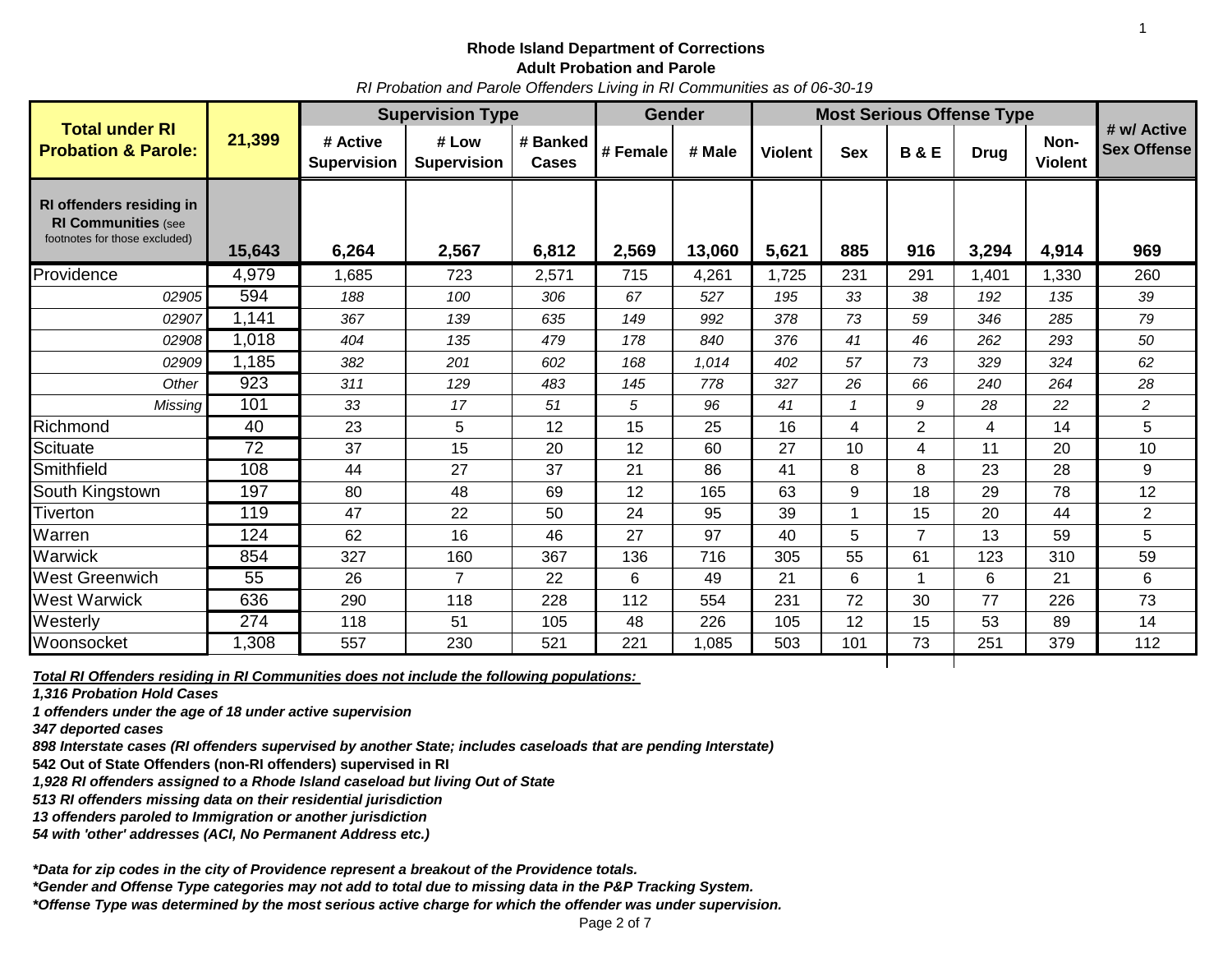*RI Probation and Parole Offenders Living in RI Communities as of 06-30-19*

| <b>Total under RI</b><br><b>Probation &amp; Parole:</b>                                 | 21,399 | <b>Total RI</b><br><b>Population</b><br>18 and<br>Over | $%$ of<br>population | <b>Proportion of</b><br><b>Population</b> | Per<br>1000      | # Per<br><b>Square</b><br><b>Mile</b> | # of Square<br><b>Miles</b> |
|-----------------------------------------------------------------------------------------|--------|--------------------------------------------------------|----------------------|-------------------------------------------|------------------|---------------------------------------|-----------------------------|
| RI offenders residing in<br><b>RI Communities (see</b><br>footnotes for those excluded) | 15,643 | 800,497                                                | 2.0%                 | 1 in 51                                   | 20               | 14.9                                  | 1049.1                      |
| Barrington                                                                              | 24     | 12,074                                                 | 0.2%                 | $1$ in 503                                | $\overline{2}$   | 2.7                                   | 8.9                         |
| <b>Block Island</b>                                                                     | 16     | 825                                                    | 1.9%                 | 1 in 52                                   | 19               | 1.6                                   | 10.0                        |
| <b>Bristol</b>                                                                          | 122    | 18,070                                                 | 0.7%                 | 1 in 148                                  | $\overline{7}$   | 12.0                                  | 10.2                        |
| <b>Burrillville</b>                                                                     | 116    | 11,753                                                 | 1.0%                 | 1 in 101                                  | 10               | 2.1                                   | 55.8                        |
| <b>Central Falls</b>                                                                    | 619    | 13,397                                                 | 4.6%                 | 1 in 22                                   | 46               | 515.8                                 | 1.2                         |
| Charlestown                                                                             | 67     | 6,147                                                  | 1.1%                 | 1 in 92                                   | 11               | 1.8                                   | 36.3                        |
| Coventry                                                                                | 353    | 25,279                                                 | 1.4%                 | 1 in 72                                   | 14               | 5.7                                   | 62.2                        |
| <b>Cranston</b>                                                                         | 943    | 62,171                                                 | 1.5%                 | 1 in 66                                   | 15               | 33.0                                  | 28.6                        |
| Cumberland                                                                              | 213    | 24,150                                                 | 0.9%                 | 1 in 113                                  | 9                | 7.9                                   | 27.1                        |
| <b>East Greenwich</b>                                                                   | 81     | 9,384                                                  | 0.9%                 | 1 in 116                                  | $\boldsymbol{9}$ | 4.9                                   | 16.6                        |
| <b>East Providence</b>                                                                  | 446    | 38,142                                                 | 1.2%                 | 1 in 86                                   | 12               | 33.5                                  | 13.3                        |
| Exeter                                                                                  | 54     | 4,456                                                  | 1.2%                 | 1 in 83                                   | 12               | 0.9                                   | 57.6                        |
| Foster                                                                                  | 35     | 3,169                                                  | 1.1%                 | 1 in 91                                   | 11               | 0.7                                   | 51.4                        |
| Glocester                                                                               | 60     | 7,284                                                  | 0.8%                 | 1 in 121                                  | 8                | 1.1                                   | 55.3                        |
| Hopkington                                                                              | 56     | 5,825                                                  | 1.0%                 | 1 in 104                                  | 10               | 1.3                                   | 43.0                        |
| Jamestown                                                                               | 21     | 4,384                                                  | 0.5%                 | 1 in 209                                  | 5                | 2.2                                   | 9.7                         |
| Johnston                                                                                | 359    | 22,289                                                 | 1.6%                 | 1 in 62                                   | 16               | 15.1                                  | 23.7                        |
| Lincoln                                                                                 | 140    | 15,741                                                 | 0.9%                 | 1 in 112                                  | 9                | 7.5                                   | 18.6                        |
| Little Compton                                                                          | 10     | 2,813                                                  | 0.4%                 | 1 in 281                                  | 4                | 0.5                                   | 21.6                        |
| Middletown                                                                              | 121    | 13,006                                                 | 0.9%                 | 1 in 107                                  | 9                | 9.4                                   | 12.9                        |
| Narragansett                                                                            | 98     | 13,528                                                 | 0.7%                 | 1 in 138                                  | 7                | 7.1                                   | 13.9                        |
| <b>Newport</b>                                                                          | 338    | 21,276                                                 | 1.6%                 | 1 in 63                                   | 16               | 43.9                                  | 7.7                         |
| North Kingstown                                                                         | 173    | 19,478                                                 | 0.9%                 | 1 in 113                                  | 9                | 4.0                                   | 43.5                        |
| <b>North Providence</b>                                                                 | 425    | 26,475                                                 | 1.6%                 | 1 in 62                                   | 16               | 74.6                                  | 5.7                         |
| North Smithfield                                                                        | 71     | 8,239                                                  | 0.9%                 | 1 in 116                                  | $\boldsymbol{9}$ | 2.9                                   | 24.5                        |
| <b>Pawtucket</b>                                                                        | 1,798  | 54,807                                                 | 3.3%                 | 1 in 30                                   | 33               | 204.3                                 | 8.8                         |
| Portsmouth                                                                              | 118    | 12,820                                                 | 0.9%                 | 1 in 109                                  | 9                | 5.1                                   | 23.3                        |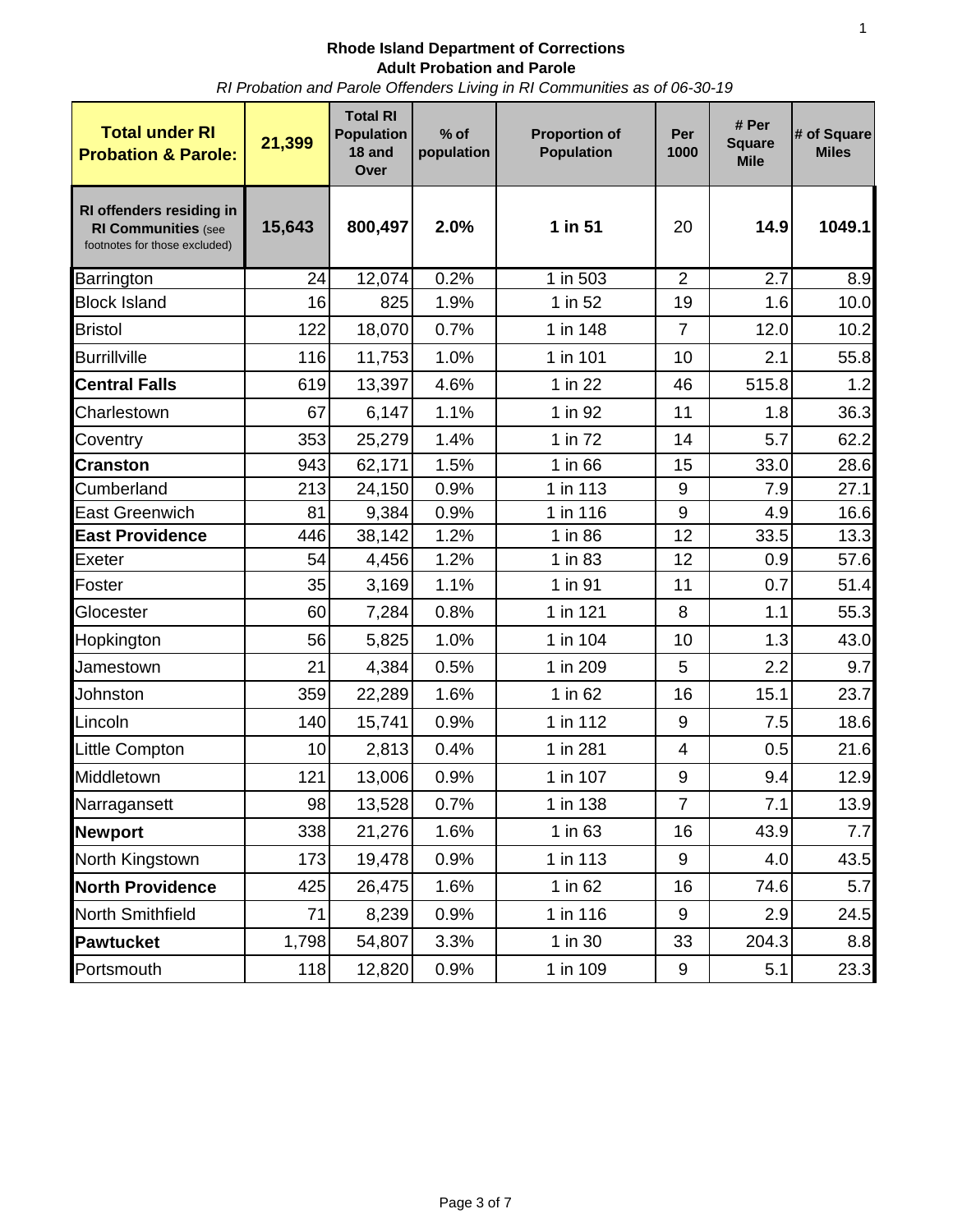*RI Probation and Parole Offenders Living in RI Communities as of 06-30-19*

| <b>Total under RI</b><br><b>Probation &amp; Parole:</b>                                 | 21,399 | <b>Total RI</b><br><b>Population</b><br>18 and<br>Over | $%$ of<br>population | <b>Proportion of</b><br><b>Population</b> | Per<br>1000    | # Per<br><b>Square</b><br><b>Mile</b> | # of Square<br><b>Miles</b> |  |
|-----------------------------------------------------------------------------------------|--------|--------------------------------------------------------|----------------------|-------------------------------------------|----------------|---------------------------------------|-----------------------------|--|
| RI offenders residing in<br><b>RI Communities (see</b><br>footnotes for those excluded) | 15,643 | 800,497                                                | 2.0%                 | 1 in 51                                   | 20             | 14.9                                  | 1049.1                      |  |
| Providence                                                                              | 4,979  | 128,341                                                | 3.9%                 | 1 in 26                                   | 39             | 275.1                                 | 18.1                        |  |
| 02905                                                                                   | 760    | 18,198                                                 | 4.2%                 | 1 in 24                                   | 42             | not available                         | not available               |  |
| 02907                                                                                   | 1,374  | 17,659                                                 | 7.8%                 | $1$ in 13                                 | 78             | not available                         | not available               |  |
| 02908                                                                                   | 1,168  | 28,779                                                 | 4.1%                 | 1 in 25                                   | 41             | not available                         | not available               |  |
| 02909                                                                                   | 1,576  | 27,917                                                 | 5.6%                 | 1 in 18                                   | 56             | not available                         | not available               |  |
| other                                                                                   | 1,133  | 35,788                                                 | 3.2%                 | 1 in 32                                   | 32             | not available                         | not available               |  |
|                                                                                         |        |                                                        |                      |                                           |                |                                       |                             |  |
| Richmond                                                                                | 40     | 5,208                                                  | 0.8%                 | 1 in 130                                  | 8              | 1.0                                   | 40.4                        |  |
| Scituate                                                                                | 72     | 7,689                                                  | 0.9%                 | 1 in 107                                  | 9              | 1.5                                   | 48.8                        |  |
| Smithfield                                                                              | 108    | 16,594                                                 | 0.7%                 | 1 in 154                                  | $\overline{7}$ | 4.0                                   | 26.7                        |  |
| South Kingstown                                                                         | 197    | 21,637                                                 | 0.9%                 | 1 in 110                                  | 9              | 3.5                                   | 56.8                        |  |
| <b>Tiverton</b>                                                                         | 119    | 11,893                                                 | 1.0%                 | 1 in 100                                  | 10             | 4.0                                   | 29.7                        |  |
| Warren                                                                                  | 124    | 8,906                                                  | 1.4%                 | 1 in 72                                   | 14             | 21.4                                  | 5.8                         |  |
| <b>Warwick</b>                                                                          | 854    | 67,028                                                 | 1.3%                 | 1 in 78                                   | 13             | 24.5                                  | 34.9                        |  |
| <b>West Greenwich</b>                                                                   | 55     | 3,641                                                  | 1.5%                 | 1 in 66                                   | 15             | 1.1                                   | 50.6                        |  |
| <b>West Warwick</b>                                                                     | 636    | 22,949                                                 | 2.8%                 | 1 in 36                                   | 28             | 76.6                                  | 8.3                         |  |
| Westerly                                                                                | 274    | 17,560                                                 | 1.6%                 | 1 in 64                                   | 16             | 9.2                                   | 29.7                        |  |
| Woonsocket                                                                              | 1,308  | 32,069                                                 | 4.1%                 | 1 in 25                                   | 41             | 165.6                                 | 7.9                         |  |

**Total RI Offenders residing in RI Communities does not include the following populations:** 

*1,316 Probation Hold Cases*

*1,549 Probation Hold Cases*

*347 deported cases* 

*898 Interstate cases (RI offenders supervised by another State; includes caseloads that are pending Interstate)* 

*934 Interstate cases (RI offenders supervised by another State)* 

*1,928 RI offenders assigned to a Rhode Island caseload but living Out of State*

*513 RI offenders missing data on their residential jurisdiction*

*13 offenders paroled to Immigration or another jurisdiction*

*54 with 'other' addresses (ACI, No Permanent Address etc.)*

*\*Data for zip codes in the city of Providence represent a breakout of the Providence totals.*

*\*Gender and Offense Type categories may not add to total due to missing data in the P&P Tracking System.*

*\*Offense Type was determined by the most serious active charge for which the offender was under supervision.*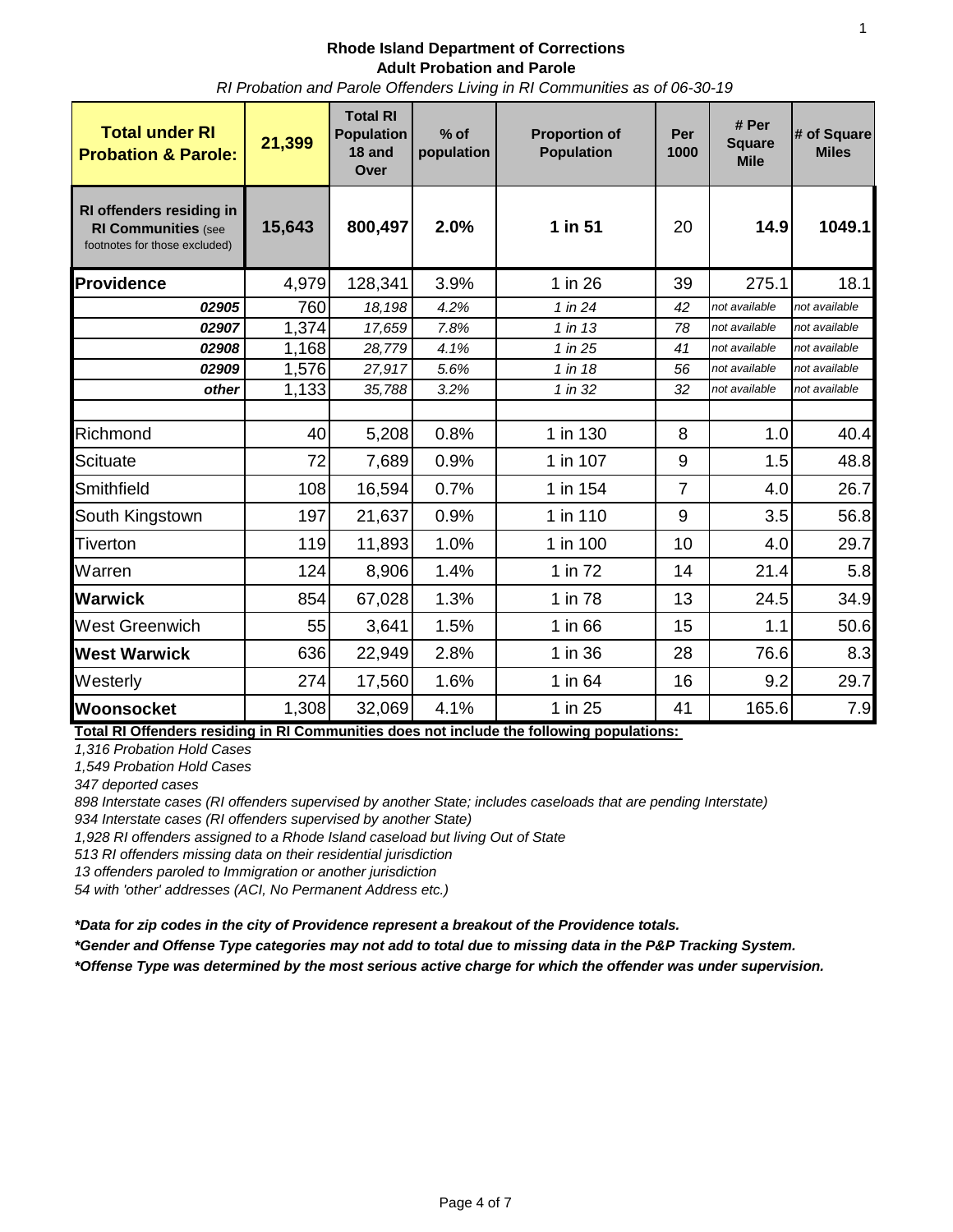|                                                                               |        | <b>Gender</b>     |        |       |           | <b>Male Age Categories</b> |           |       |       |       |       |  |  |
|-------------------------------------------------------------------------------|--------|-------------------|--------|-------|-----------|----------------------------|-----------|-------|-------|-------|-------|--|--|
| <b>Total under RI Probation &amp; Parole:</b>                                 | 21,399 | # Female   # Male |        | 18-24 | $25 - 29$ | 30-34                      | $35 - 39$ | 40-44 | 45-49 | 50-54 | 55-59 |  |  |
| RI offenders residing in RI Communities (see footnotes for those<br>excluded) | 15,643 | 2,569             | 13,060 | 830   | 1,553     | 1,514                      | 1,372     | 1,038 | 1,092 | 962   | 801   |  |  |
| <b>Central Falls</b>                                                          | 619    | 90                | 528    | 41    | 67        | 78                         | 68        | 60    | 63    | 46    | 47    |  |  |
| <b>Cranston</b>                                                               | 943    | 148               | 793    | 61    | 126       | 119                        | 123       | 86    | 83    | 73    | 55    |  |  |
| <b>East Providence</b>                                                        | 446    | 79                | 366    | 23    | 58        | 59                         | 57        | 37    | 52    | 46    | 34    |  |  |
| Newport                                                                       | 338    | 56                | 282    | 33    | 32        | 43                         | 37        | 28    | 42    | 30    | 18    |  |  |
| <b>Pawtucket</b>                                                              | 1,798  | 309               | 1,488  | 128   | 230       | 234                        | 229       | 137   | 149   | 132   | 118   |  |  |
| <b>Providence</b>                                                             | 4,979  | 715               | 4,261  | 351   | 676       | 636                        | 549       | 429   | 473   | 433   | 349   |  |  |
| 02905                                                                         | 594    | 67                | 527    | 28    | 104       | 68                         | 66        | 46    | 47    | 53    | 54    |  |  |
| 02907                                                                         | 1,141  | 149               | 992    | 80    | 142       | 144                        | 109       | 89    | 104   | 99    | 77    |  |  |
| 02908                                                                         | 1,018  | 178               | 840    | 84    | 140       | 139                        | 109       | 83    | 84    | 71    | 55    |  |  |
| 02909                                                                         | 1,185  | 168               | 1,014  | 100   | 161       | 162                        | 145       | 109   | 112   | 97    | 82    |  |  |
| other                                                                         | 923    | 145               | 778    | 56    | 107       | 104                        | 107       | 82    | 86    | 81    | 63    |  |  |
| missing                                                                       | 101    | 5                 | 96     | 5     | 23        | 22                         | 11        | 20    | 40    | 32    | 18    |  |  |
| <b>Warwick</b>                                                                | 854    | 136               | 716    | 59    | 86        | 95                         | 96        | 95    | 64    | 60    | 65    |  |  |
| <b>West Warwick</b>                                                           | 636    | 112               | 554    | 41    | 69        | 78                         | 65        | 54    | 62    | 48    | 44    |  |  |
| Woonsocket                                                                    | 1,308  | 221               | 1,079  | 93    | 209       | 172                        | 148       | 112   | 104   | 94    | 71    |  |  |

**Total RI Offenders residing in RI Communities does not include the following populations:** 

*1,316 Probation Hold Cases*

*1 offenders under the age of 18 under active supervision*

*347 deported cases* 

*898 Interstate cases (RI offenders supervised by another State; includes caseloads that are pending Interstate)* 

*542 Out of State Offenders (non-RI offenders) supervised in RI* 

*1,928 RI offenders assigned to a Rhode Island caseload but living Out of State*

*513 RI offenders missing data on their residential jurisdiction*

*13 offenders paroled to Immigration or another jurisdiction*

*54 with 'other' addresses (ACI, No Permanent Address etc.)*

*\*Data for zip codes in the city of Providence represent a breakout of the Providence totals.*

*\*Gender and Age categories may not add to total due to missing data in the P&P Tracking System or the data does not fall with the listed categories.*

*\*\*\*West Warwick census numbers for 2010 are unavailable. The American Community Survey numbers from 2009 were used and are estimates. Totals may not add up.*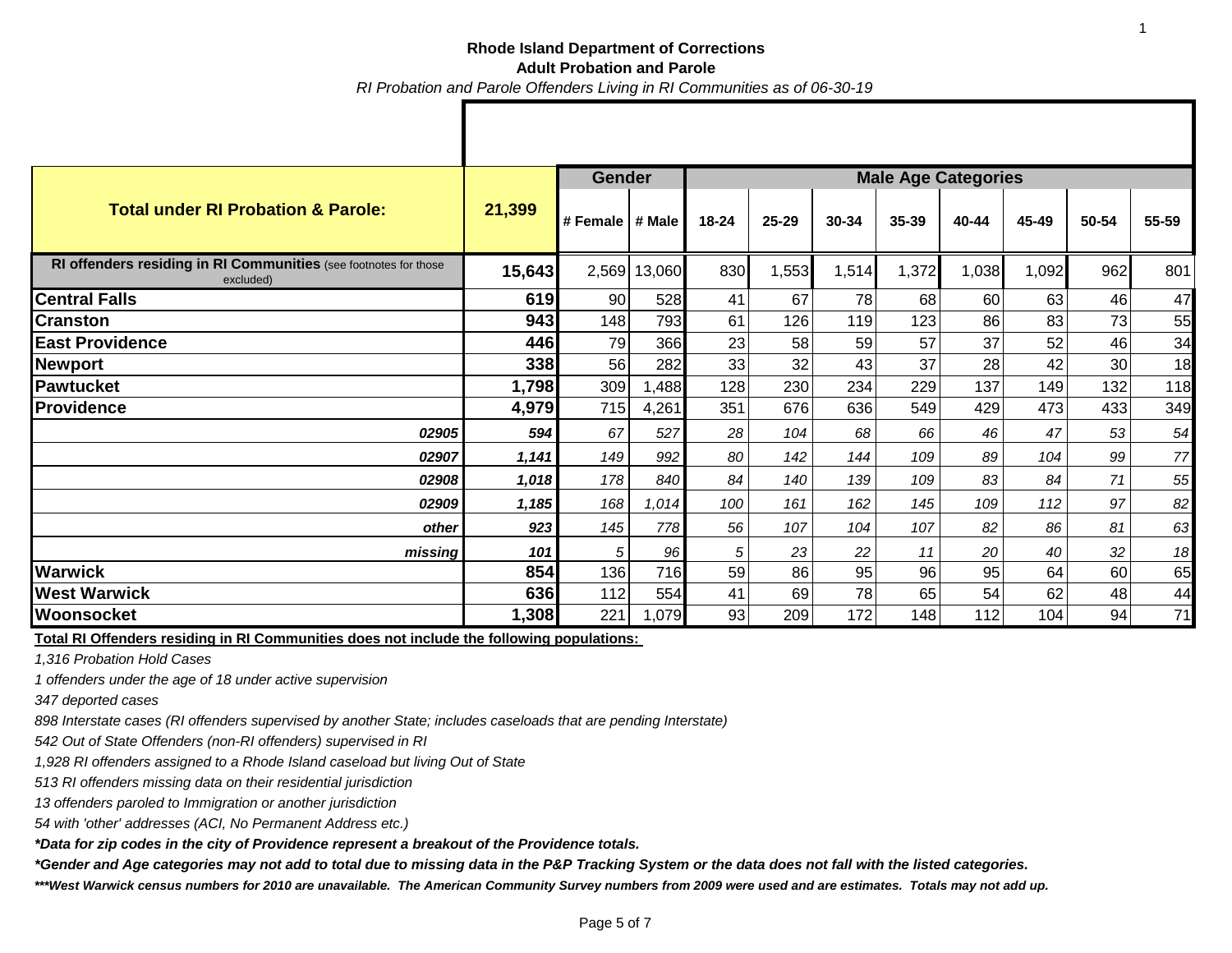*RI Probation and Parole Offenders Living in RI Communities as of 06-30-19*

|                        |                                                     | <b>2010 CENSUS DATA</b> |         |                            |        |        |        |        |        |        |        |  |  |  |
|------------------------|-----------------------------------------------------|-------------------------|---------|----------------------------|--------|--------|--------|--------|--------|--------|--------|--|--|--|
|                        |                                                     | Gender                  |         | <b>Male Age Categories</b> |        |        |        |        |        |        |        |  |  |  |
| <b>City/Town</b>       | <b>Total RI</b><br><b>Population</b><br>18 and Over | # Female                | # Male  | 18-24                      | 25-29  | 30-34  | 35-39  | 40-44  | 45-49  | 50-54  | 55-59  |  |  |  |
|                        | 828,611                                             | 434,887                 | 393,724 | 59,830                     | 33,126 | 30,056 | 31,185 | 35,635 | 39,435 | 39,138 | 33,908 |  |  |  |
| <b>Central Falls</b>   | 13,732                                              | 6,840                   | 6,892   | 1,252                      | 903    | 834    | 700    | 662    | 642    | 522    | 391    |  |  |  |
| <b>Cranston</b>        | 63,973                                              | 32,578                  | 31,395  | 4,037                      | 2,850  | 2,839  | 2,586  | 2,728  | 3,033  | 3,135  | 3,192  |  |  |  |
| <b>East Providence</b> | 37,860                                              | 20,477                  | 17,383  | 1,879                      | 1,487  | 1,490  | 1,356  | 1,543  | 1,769  | 1,679  | 1,516  |  |  |  |
| Newport                | 20,589                                              | 10,595                  | 9,994   | 1,868                      | 1,119  | 884    | 917    | 791    | 758    | 756    | 715    |  |  |  |
| <b>Pawtucket</b>       | 54,573                                              | 28,980                  | 25,593  | 3,416                      | 2,643  | 2,384  | 2,321  | 2,475  | 2,666  | 2,513  | 2,042  |  |  |  |
| <b>Providence</b>      | 136,408                                             | 71,860                  | 64,548  | 16,968                     | 7,911  | 6,307  | 5,497  | 5,241  | 4,817  | 4,537  | 3,911  |  |  |  |
| 02905                  | 18,834                                              | 10,199                  | 8,635   | 2,180                      | 760    | 658    | 671    | 726    | 738    | 764    | 689    |  |  |  |
| 02907                  | 19,119                                              | 10,114                  | 9,005   | 1,780                      | 1,138  | 857    | 836    | 878    | 813    | 821    | 622    |  |  |  |
| 02908                  | 28,641                                              | 15,214                  | 13,427  | 3,765                      | 1,463  | 1,279  | 1,169  | 1,096  | 986    | 1,011  | 766    |  |  |  |
| 02909                  | 30,835                                              | 15,558                  | 15,277  | 3,116                      | 2,192  | 1,822  | 1,572  | 1,486  | 1,231  | 1,098  | 921    |  |  |  |
| other                  | 38,979                                              | 20,775                  | 18,204  | 6,127                      | 2,358  | 1,691  | 1,249  | 1,055  | 1,049  | 843    | 913    |  |  |  |
| missing                |                                                     |                         |         |                            |        |        |        |        |        |        |        |  |  |  |
| <b>Warwick</b>         | 66,847                                              | 35,495                  | 31,352  | 3,360                      | 2,376  | 3,513  | 2,523  | 2,893  | 3,245  | 3,343  | 2,955  |  |  |  |
| <b>West Warwick**</b>  | 23,873                                              | 11,923                  | 11,935  | 1,104                      | 883    | 1,707  | 1,428  | 1,207  | 1,045  | 1,531  | 1,015  |  |  |  |
| Woonsocket             | 31,298                                              | 16,461                  | 14,837  | 1,845                      | 1,482  | 1,384  | 1,287  | 1,349  | 1,488  | 1,493  | 1,279  |  |  |  |